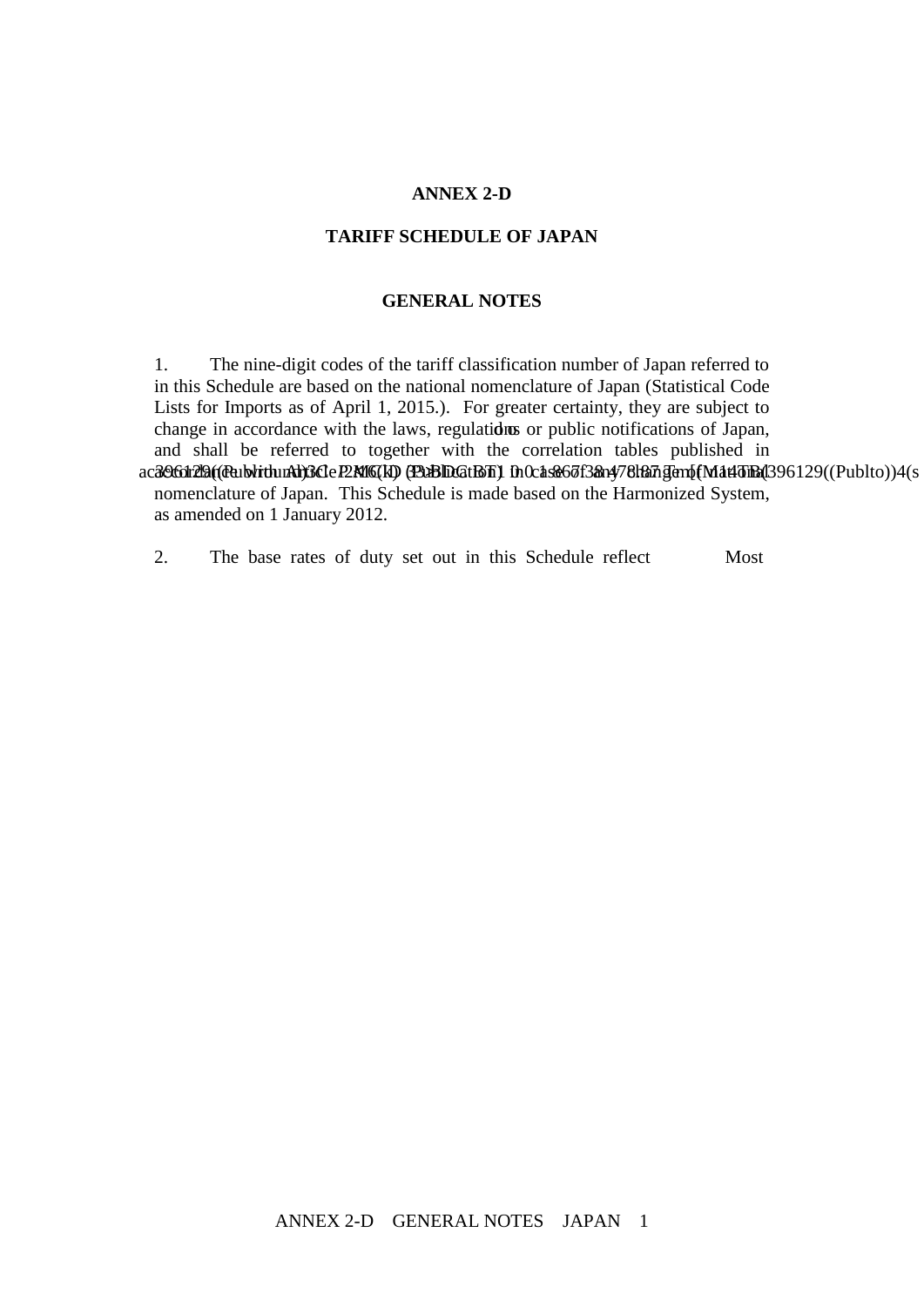- (c) customs duties on originating goods provided for in the items in staging category B4 shall be eliminated in four annual stages, and these goods shall be duty-free effective April 1 of Year 4;
- (d) customs duties on originating goods provided for in the items in staging category B6 shall be eliminated in six annual stages, and these goods shall be duty-free effective April 1 of Year 6;
- (e) customs duties on originating goods provided for in the items in staging category JPB6\* shall be eliminated as follows:
	- (i) the customs duties shall be reduced by 20 per cent of the base rate on the date of entry into force of this Agreement for Japan; and
	- (ii) the customs duties shall be eliminated from the level set out in subparagraph (i) in five annual stages beginning on April 1 of Year 2, and these goods shall be duty-free effective April 1 of Year 6;
- (f) customs duties on originating goods provided for in the items in staging category JPB6\*\* shall be eliminated as follows:
	- (i) the customs duties shall be reduced by 50 per cent of the base rate on the date of entry into force of this Agreement for Japan; and
	- (ii) the customs duties shall be eliminated from the level set out in subparagraph (i) in five annual stages beginning on April 1 of Year 2, and these goods shall be duty-free effective April 1 of Year 6;
- (g) customs duties on originating goods provided for in the items in staging category JPB6\*\*\* shall remain at the base rate until March 31 of Year 5, and these goods shall be duty-free effective April 1 of Year 6;
- (h) customs duties on originating goods provided for in the items in staging category JPB6\*\*\*\* shall be eliminated as follows:
	- (i) the customs duties shall be reduced to 25 per cent *ad valorem* and 40 yen per kilogramme on the date of entry into force of this Agreement for Japan; and
	- (ii) the customs duties shall be eliminated from the level set out in subparagraph (i) in five annual stages beginning on April 1 of Year 2, and these goods shall be duty-free effective April 1 of Year 6;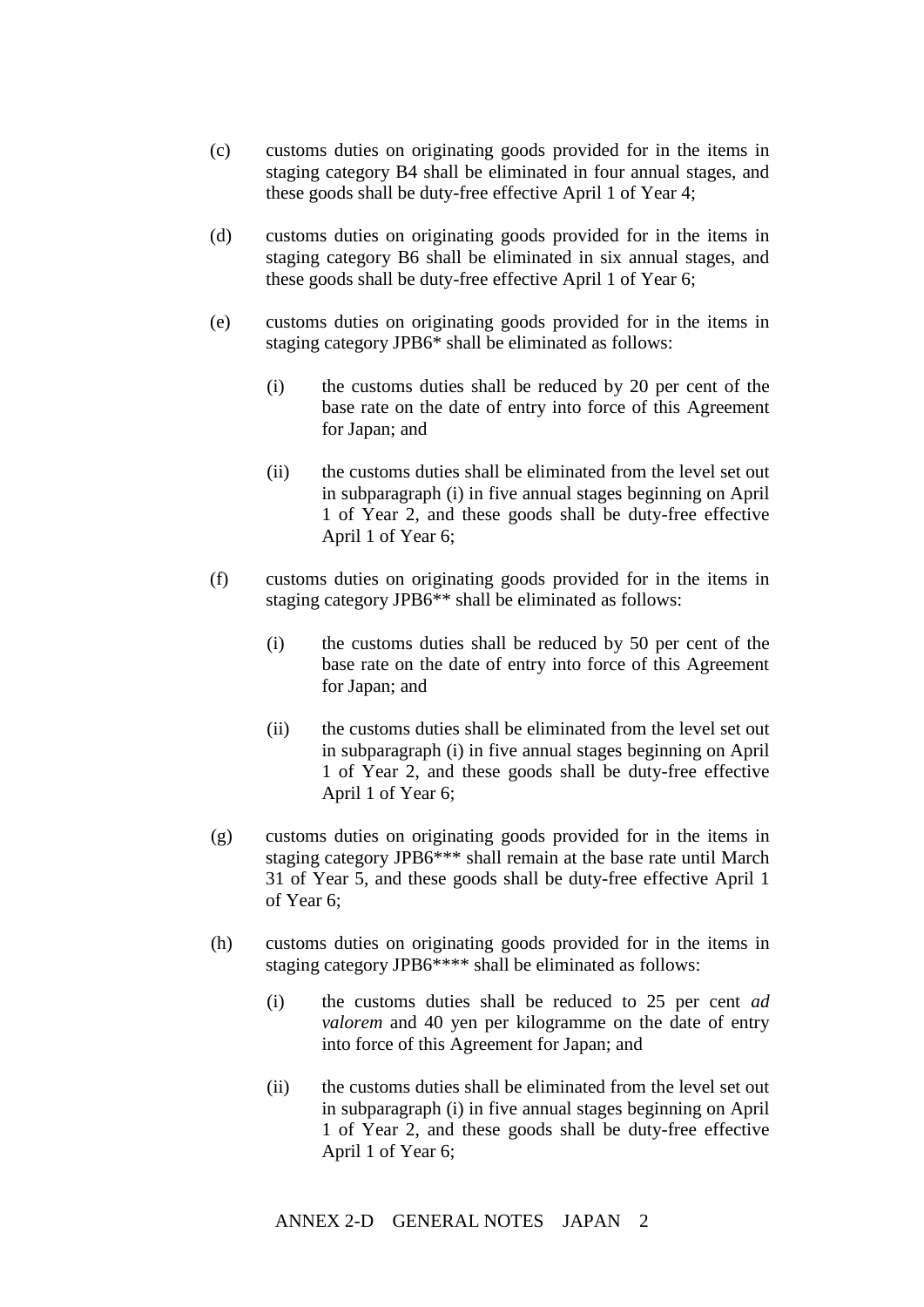- (i) customs duties on originating goods provided for in the items in staging category JPB6\*\*\*\*\* shall be eliminated as follows:
	- (i) the customs duties shall be reduced to 35 per cent *ad valorem* and 40 yen per kilogramme on the date of entry into force of this Agreement for Japan; and
	- (ii) the customs duties shall be eliminated from the level set out in subparagraph (i) in five annual stages beginning on April 1 of Year 2, and these goods shall be duty-free effective April 1 of Year 6;
- (j) customs duties on originating goods provided for in the items in staging category B8 shall be eliminated in eight annual stages, and these goods shall be duty-free effective April 1 of Year 8;
- (k) customs duties on originating goods provided for in the items in staging category JPB8\* shall be eliminated as follows:
	- (i) the customs duties shall be reduced by 50 per cent of the base rate on the date of entry into force of this Agreement for Japan; and
	- (ii) the customs duties shall be eliminated from the level set out in subparagraph (i) in seven annual stages beginning on April 1 of Year 2, and these goods shall be duty-free effective April 1 of Year 8;
- (l) customs duties on originating goods provided for in the items in staging category JPB8\*\* shall be eliminated as follows:
	- (i) the customs duties shall be reduced by 20 per cent of the base rate on the date of entry into force of this Agreement for Japan;
	- (ii) the customs duties shall remain at the level set out in subparagraph (i) until March 31 of Year 3; and
	- (iii) the customs duties shall be eliminated from the level set out in subparagraph (i) in five annual stages beginning on April 1 of Year 4, and these goods shall be duty-free effective April 1 of Year 8;
- (m) customs duties on originating goods provided for in the items in staging category JPB8\*\*\* shall be eliminated as follows: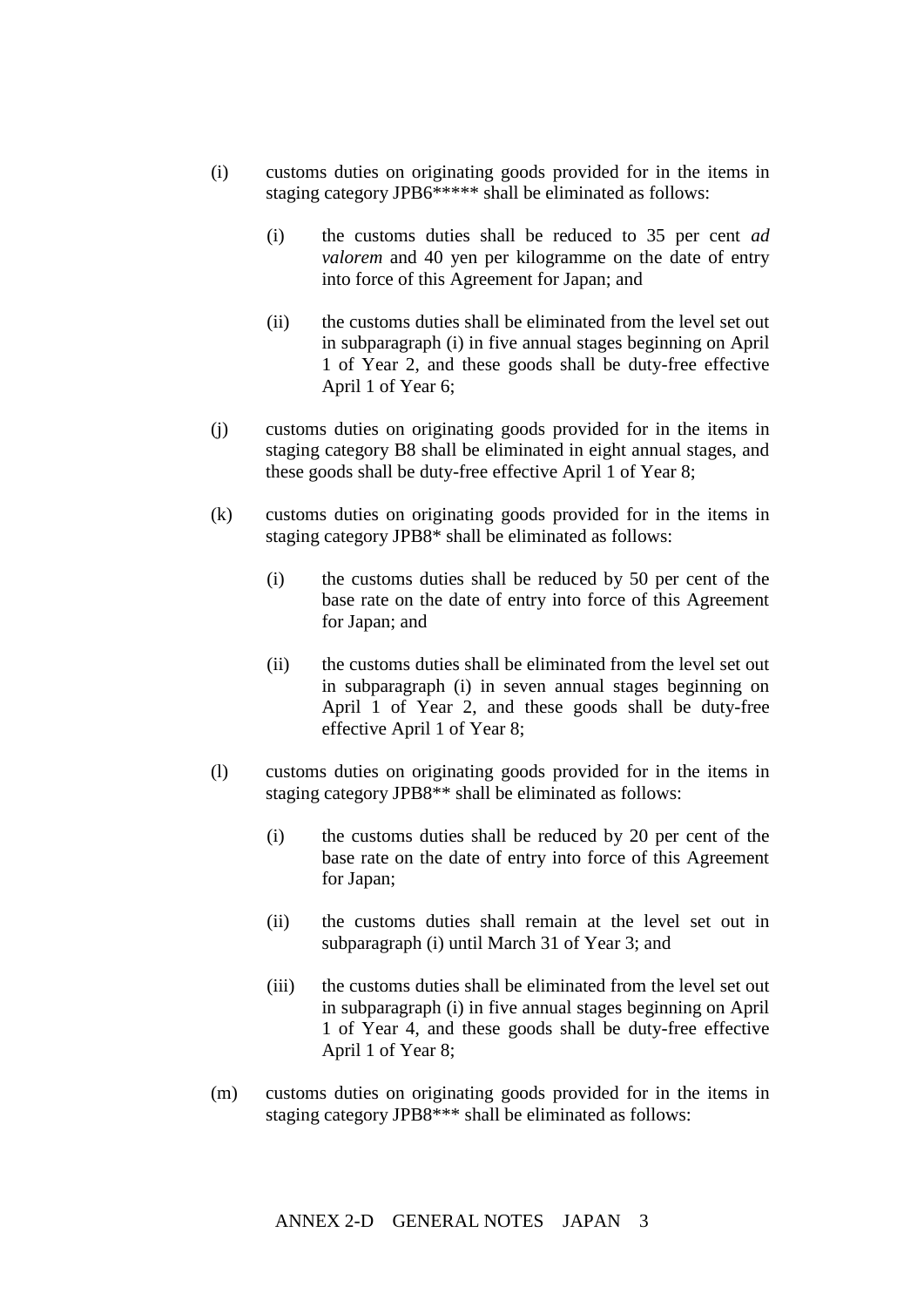- (i) the customs duties shall be reduced by one third of the base rate on the date of entry into force of this Agreement for Japan; and
- (ii) the customs duties shall be eliminated from the level set out in subparagraph (i) in seven annual stages beginning on April 1 of Year 2, and these goods shall be duty-free effective April 1 of Year 8;
- (n) customs duties on originating goods provided for in the items in staging category JPB8\*\*\*\* shall be eliminated as follows:
	- (i) the customs duties shall be reduced to 10 per cent *ad valorem* or 125 yen per litre, whichever is less, subject to a minimum duty of 44.67 yen per litre, on the date of entry into force of this Agreement for Japan;
	- (ii) the customs duties shall be reduced to 8.5 per cent *ad valorem* or 125 yen per litre, whichever is less, subject to a minimum duty of 35.73 yen per litre, on April 1 of Year 2;
	- (iii) the customs duties shall be reduced to 7.1 per cent *ad valorem* or 125 yen per litre, whichever is less, subject to a minimum duty of 26.80 yen per litre, on April 1 of Year 3;
	- (iv) the customs duties shall be reduced to 5.7 per cent *ad valorem* or 125 yen per litre, whichever is less, subject to a minimum duty of 17.87 yen per litre, on April 1 of Year 4;
	- (v) the customs duties shall be reduced to 4.2 per cent *ad valorem* or 125 yen per litre, whichever is less, subject to a minimum duty of 8.93 yen per litre, on April 1 of Year 5;
	- (vi) the customs duties shall be reduced to 2.8 per cent *ad valorem* or 125 yen per litre, whichever is less, on April 1 of Year 6;
	- (vii) the customs duties shall be reduced to 1.4 per cent *ad valorem* or 125 yen per litre, whichever is less, on April 1 of Year 7; and
	- (viii) these goods shall be duty-free effective April 1 of Year 8;
- (o) customs duties on originating goods provided for in the items in staging category JPB8\*\*\*\*\* shall be eliminated as follows: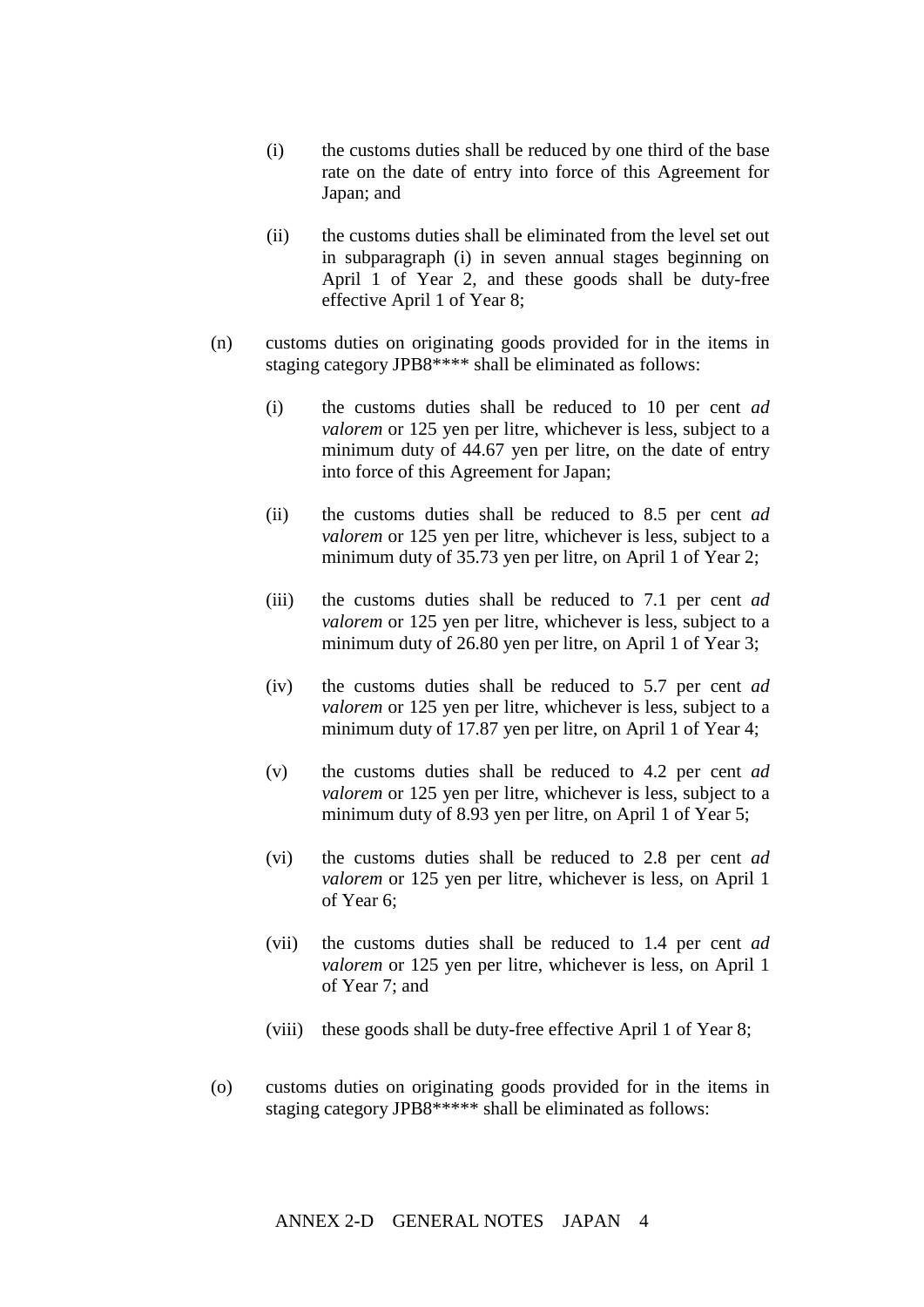ANNEX 2-D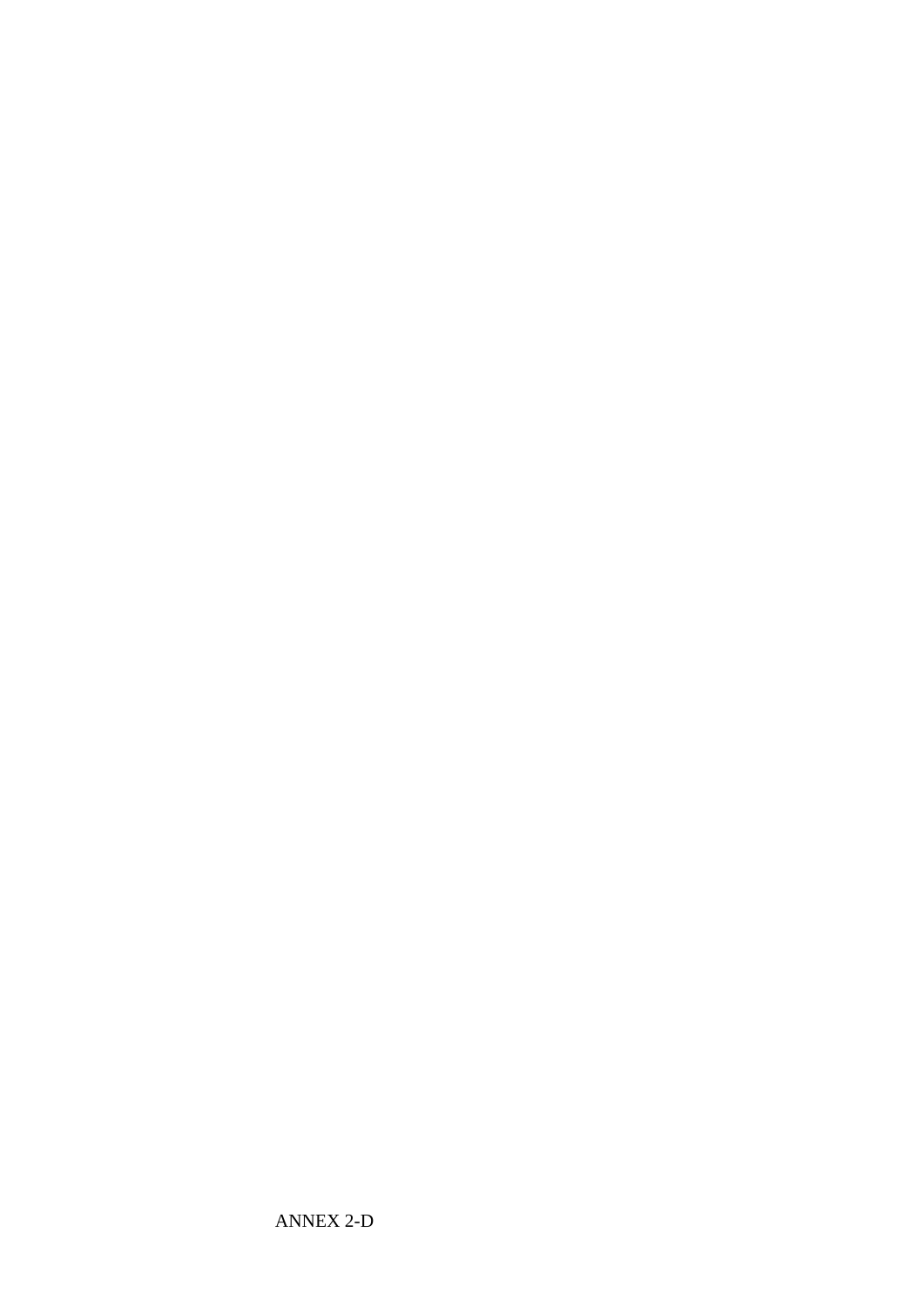- (r) customs duties on originating goods provided for in the items in staging category B11 shall be eliminated in 11 annual stages, and these goods shall be duty-free effective April 1 of Year 11;
- (s) customs duties on originating goods provided for in the items in staging category JPB11\* shall be:
	- (i) from the date of entry into force of this Agreement for Japan until March 31 of Year 10, the difference between:
		- (A) the sum of:
			- (1) the value per kilogramme obtained by multiplying the value for customs duty per kilogramme by the Coefficient; and
			- (2) the value per kilogramme set out in Column 2 of the table below; and

For the purposes of this subparagraph, the Coefficient shall be the difference between:

- (3) 100 per cent plus the rate set out in Column 3 of the table below; and
- (4) the value obtained by dividing the value per kilogramme set out in Column 2 in the table below by 897.59 yen per kilogram; and

| 1              | 2                | 3        |
|----------------|------------------|----------|
| Year           | Value per        | Per cent |
|                | kilogramme (yen) | (% )     |
| 1              | 307.87           | 4.3      |
| $\overline{2}$ | 269.50           | 3.7      |
| 3              | 231.13           | 3.2      |
| 4              | 192.75           | 2.7      |
| 5              | 154.38           | 2.2      |
| 6              | 128.65           | 1.8      |
| 7              | 102.91           | 1.4      |
| 8              | 77.19            | 1.1      |
| 9              | 51.46            | 0.7      |
| 10             | 25.72            | 0.3      |

- (B) the value for customs duty per kilogramme; and
- (ii) zero, effective April 1 of Year 11;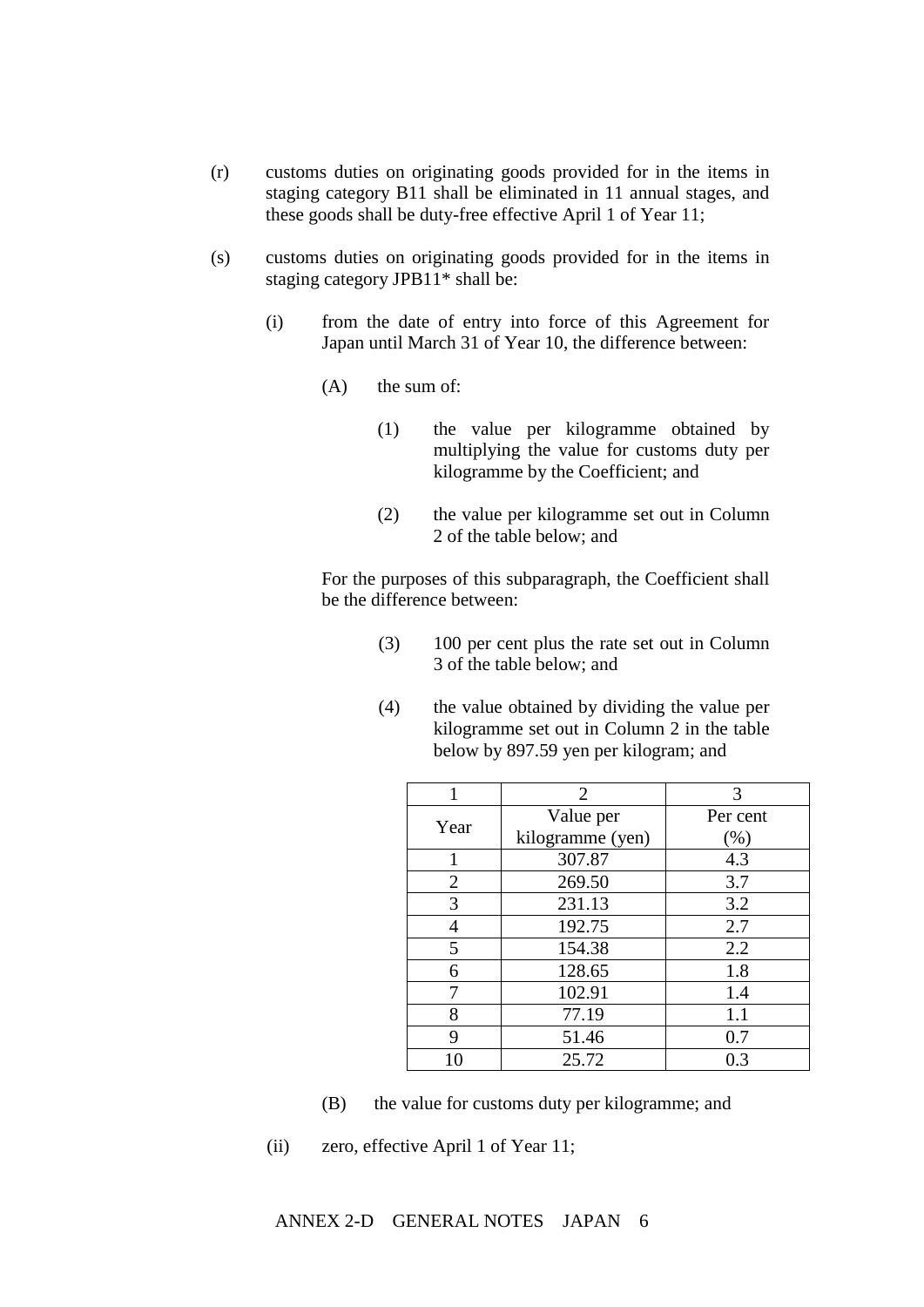- (t) customs duties on originating goods provided for in the items in staging category JPB11\*\* shall be eliminated as follows:
	- (i) the customs duties shall be reduced to 4.3 per cent *ad valorem* on the date of entry into force of this Agreement for Japan;
	- (ii) the customs duties shall be reduced to 2.2 per cent *ad valorem* from the level set out in subparagraph (i) in four annual stages beginning on April 1 of Year 2; and
	- (iii) the customs duties shall be eliminated from the level set out in subparagraph (ii) in six annual stages beginning on April 1 of Year 6, and these goods shall be duty-free effective April 1 of Year 11;
- (u) customs duties on originating goods provided for in the items in staging category JPB11<sup>\*\*\*</sup> shall be eliminated as follows:
	- (i) the customs duties shall be reduced by 25 per cent of the base rate on the date of entry into force of this Agreement for Japan; and
	- (ii) the customs duties shall be eliminated from the level set out in subparagraph (i) in 10 annual stages beginning on April 1 of Year 2, and these goods shall be duty-free effective April 1 of Year 11;
- (v) customs duties on originating goods provided for in the items in staging category JPB11\*\*\*\* shall be eliminated as follows:
	- (i) the customs duties shall be reduced by 50 per cent of the base rate on the date of entry into force of this Agreement for Japan;
	- (ii) the customs duties shall remain at the level set out in subparagraph (i) until March 31 of Year 10; and
	- (iii) the customs duties shall be eliminated and, these goods shall be duty-free effective April 1 of Year 11;
- (w) customs duties on originating goods provided for in the items in staging category JPB11\*\*\*\*\* shall be eliminated as follows: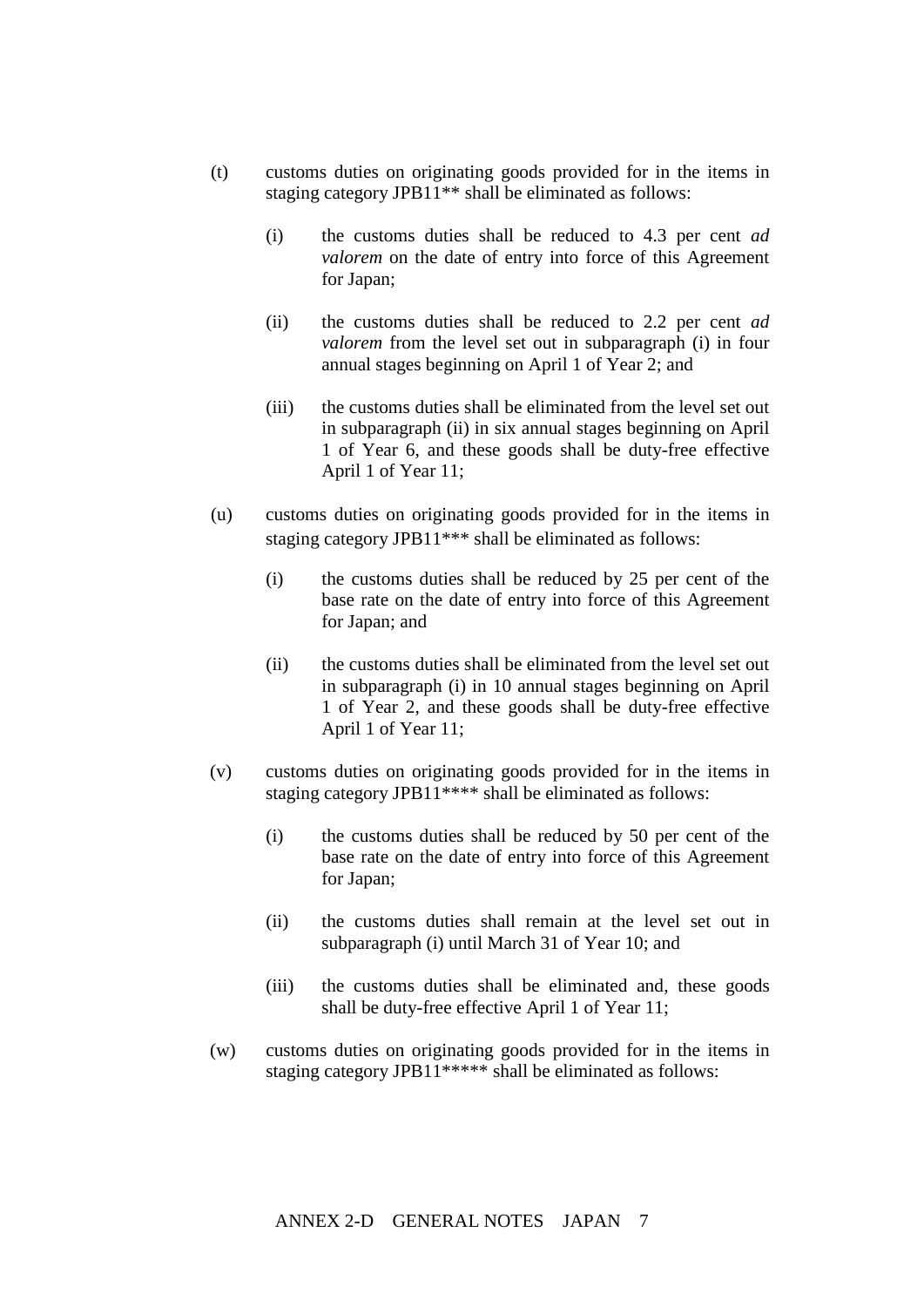- (i) the customs duties shall be reduced by 50 per cent of the base rate on the date of entry into force of this Agreement for Japan; and
- (ii) the customs duties shall be eliminated from the level set out in subparagraph (i) in 10 annual stages beginning on April 1 of Year 2, and these goods shall be duty-free effective April 1 of Year 11;
- (x) customs duties on originating goods provided for in the items in staging category JPB12\* shall be eliminated as follows:
	- (i) the customs duties shall remain at the base rate until March 31 of Year 8; and
	- (ii) the customs duties shall be eliminated from the base rate in four annual stages beginning on April 1 of Year 9, and these goods shall be duty-free effective April 1 of Year 12;
- (y) customs duties on originating goods provided for in the items in staging category JPB13\* shall be eliminated as follows:
	- (i) the customs duties shall be reduced by 50 per cent of the base rate on the date of entry into force of this Agreement for Japan; and
	- (ii) the customs duties shall be eliminated from the level set out in subparagraph (i) in 12 annual stages beginning on April 1 of Year 2, and these goods shall be duty-free effective April 1 of Year 13;
- (z) customs duties on originating goods provided for in the items in staging category JPB13\*\* shall be eliminated as follows:
	- (i) the customs duties shall be reduced by 20 per cent of the base rate on the date of entry into force of this Agreement for Japan;
	- (ii) the customs duties shall remain at the level set out in subparagraph (i) until March 31 of Year 6; and
	- (iii) the customs duties shall be eliminated from the level set out in subparagraph (ii) in seven annual stages beginning on April 1 of Year 7, and these goods shall be duty-free effective April 1 of Year 13;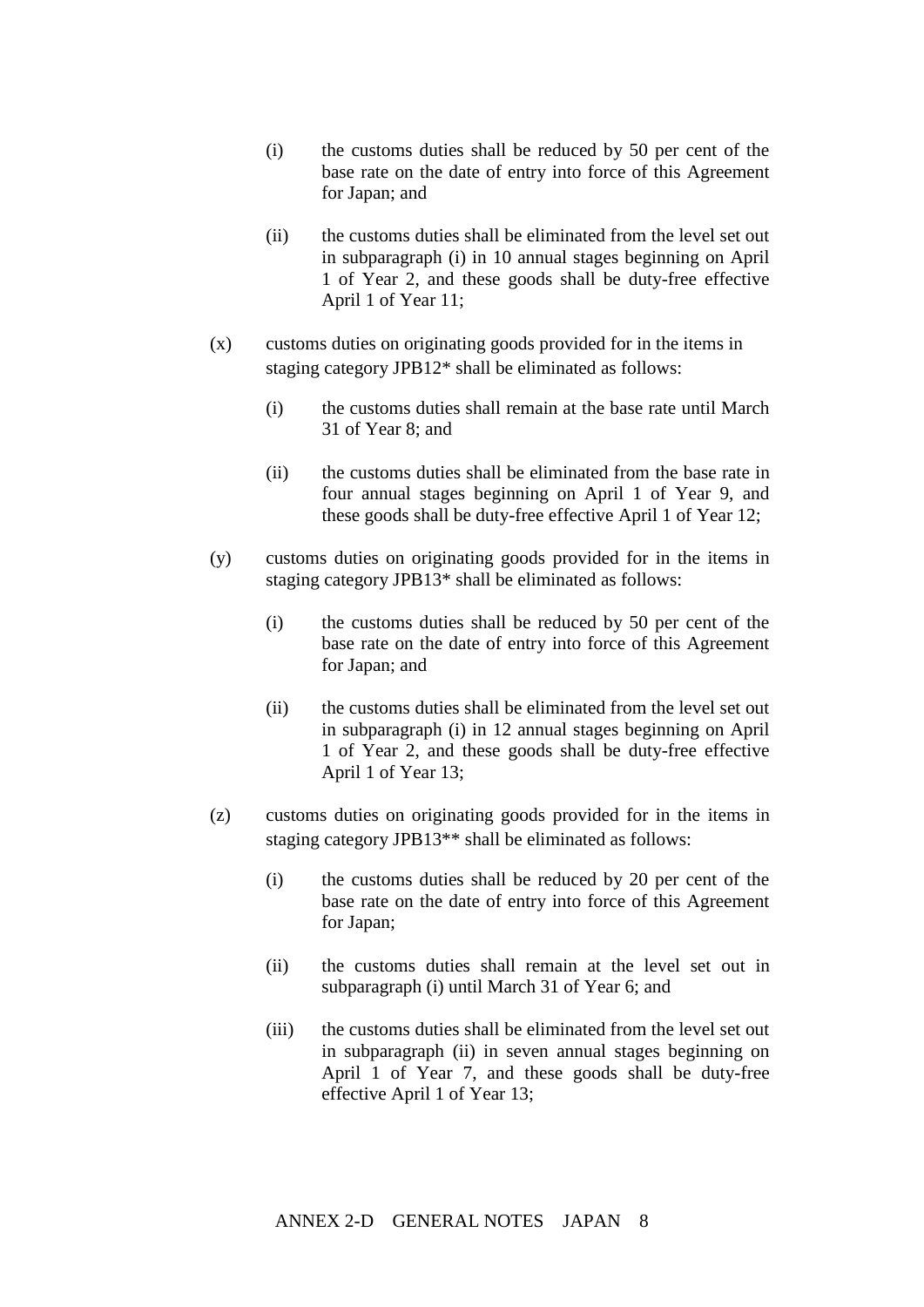- (aa) customs duties on originating goods provided for in the items in staging category JPB13\*\*\* shall be eliminated as follows:
	- (i) the customs duties shall be reduced by 50 per cent of the base rate on the date of entry into force of this Agreement for Japan;
	- (ii) the customs duties shall remain at the level set out in subparagraph (i) until March 31 of Year 6;
	- (iii) the customs duties shall be reduced by 25 per cent of the base rate from the level set out in subparagraph (ii) on April 1 of Year 7;
	- (iv) the customs duties shall remain at the level set out in subparagraph (iii) until March 31 of Year 12; and
	- (v) the customs duties shall be eliminated, and these goods shall be duty-free effective April 1 of Year 13;
- (bb) customs duties on originating goods provided for in the items in staging category B16 shall be eliminated in 16 annual stages, and these goods shall be duty-free effective April 1 of Year 16;
- (cc) customs duties on originating goods provided for in the items in staging category JPB16\* shall be:
	- (i) from the date of entry into force of this Agreement for Japan until March 31 of Year 15, the lesser of:
		- (A) the difference between the value for customs duty per unit and the value per each obtained by multiplying 20,400.55 yen per each by 100 per cent plus the rate set out in Column 3 of the table below; and
		- (B) the value set out in Column 2 of the table below; and

| Year | Value per        | Per cent |
|------|------------------|----------|
|      | kilogramme (yen) | $(\%)$   |
|      | 18,288.75        | 7.9      |
|      | 17,069.50        | 7.4      |
|      | 15,850.25        | 6.9      |
|      | 14,631.00        | 6.3      |
|      | 13,411.75        | 5.8      |

# ANNEX 2-D GENERAL NOTES JAPAN 9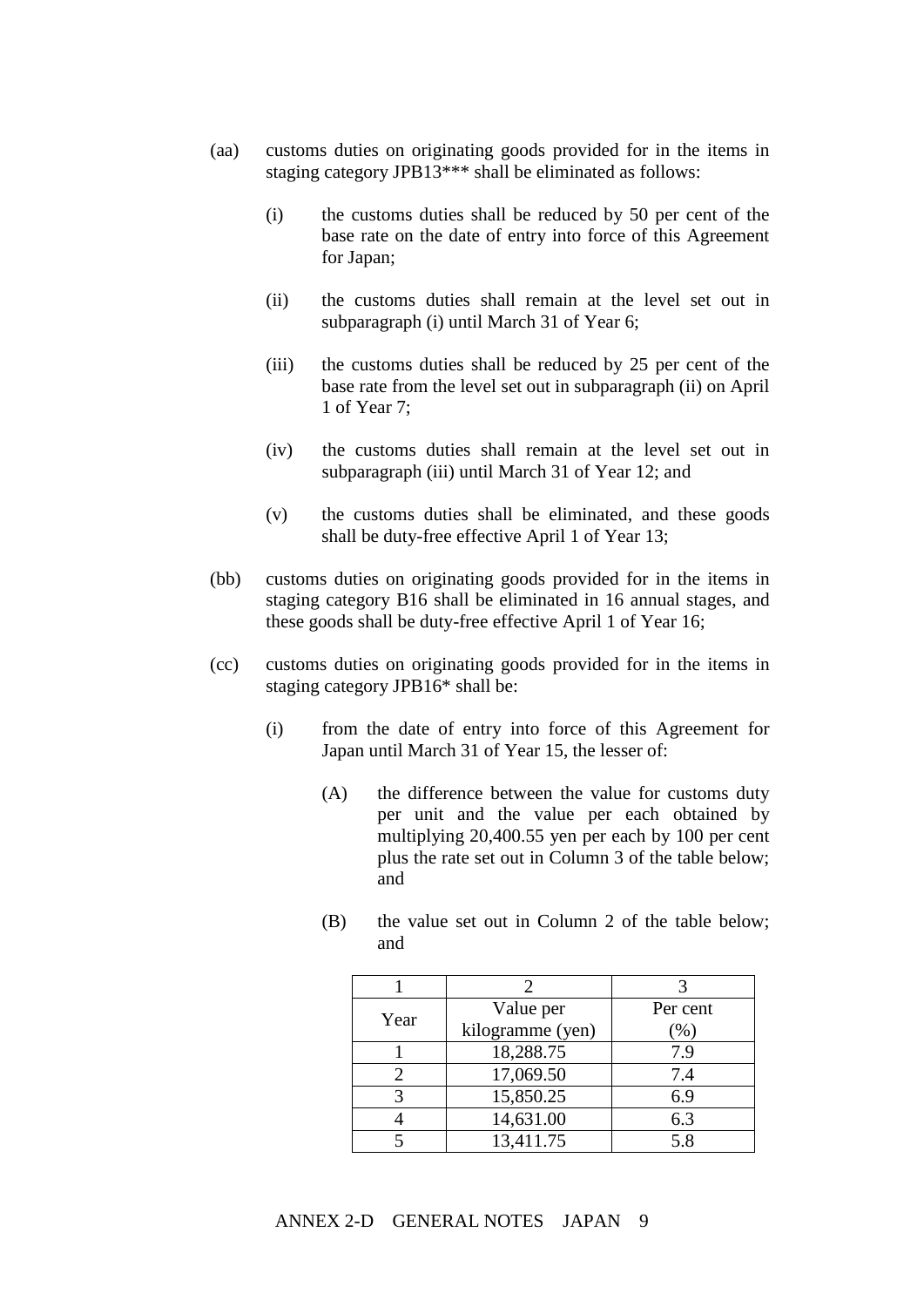| 6  | 12,192.50 | 5.3 |
|----|-----------|-----|
|    | 10,973.25 | 4.7 |
| 8  | 9,754.00  | 4.2 |
| 9  | 8,534.75  | 3.7 |
| 10 | 7,315.50  | 3.1 |
| 11 | 6,096.25  | 2.6 |
| 12 | 4,877.00  | 2.1 |
| 13 | 3,657.75  | 1.5 |
| 14 | 2,438.50  | 1.0 |
| 15 | 1,219.25  | 0.5 |

- (ii) zero, effective April 1 of Year 16;
- (dd) customs duties on originating goods provided for in the items in staging category JPB16\*\* shall be eliminated as follows:
	- (i) the customs duties shall be reduced to 25 per cent *ad valorem* and 40 yen per kilogramme on the date of entry into force of this Agreement for Japan; and
	- (ii) the customs duties shall be eliminated from the level set out in subparagraph (i) in 15 annual stages beginning on April 1 of Year 2, and these goods shall be duty-free effective April 1 of Year 16;
- (ee) customs duties on originating goods provided for in the items in staging category JPB16\*\*\* shall be eliminated as follows:
	- (i) the customs duties shall be reduced to 35 per cent *ad valorem* and 40 yen per kilogramme on the date of entry into force of this Agreement for Japan; and
	- (ii) the customs duties shall be eliminated from the level set out in subparagraph (i) in 15 annual stages beginning on April 1 of Year 2, and these goods shall be duty-free effective April 1 of Year 16;
- (ff) customs duties on originating goods provided for in the items in staging category JPB16\*\*\*\* shall be eliminated as follows:
	- (i) the customs duties shall be reduced by 50 per cent of the base rate on the date of entry into force of this Agreement for Japan;
	- (ii) the customs duties shall remain at the level set out in subparagraph (i) until March 31 of Year 15; and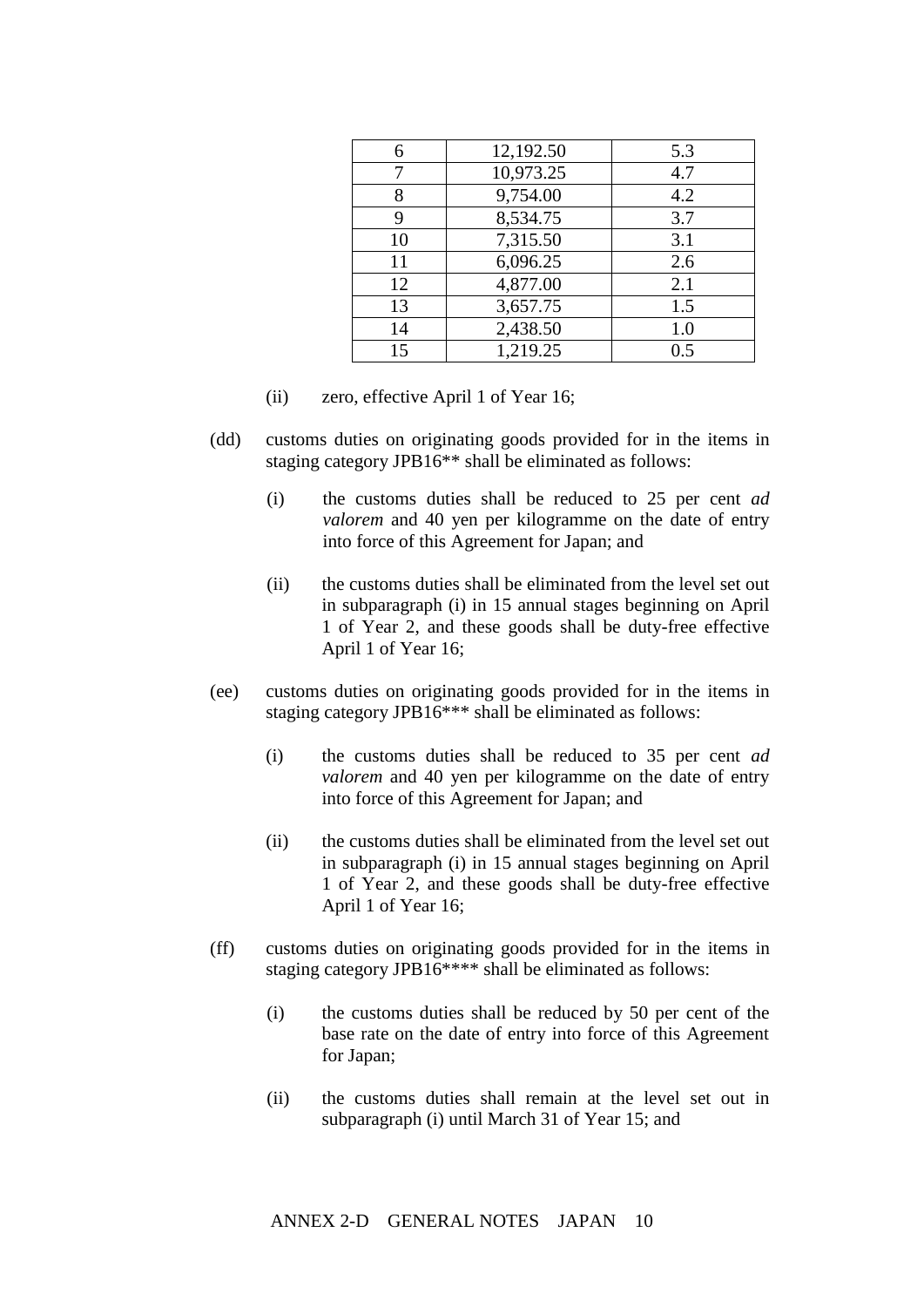- (iii) the customs duties shall be eliminated and these goods shall be duty-free effective April 1 of Year 16;
- (gg) customs duties on originating goods provided for in the items in staging category JPB21\* shall be eliminated as follows:
	- (i) the customs duties shall be reduced to 25 per cent *ad valorem* and 40 yen per kilogramme on the date of entry into force of this Agreement for Japan; and
	- (ii) the customs duties shall be eliminated from the level set out in subparagraph (i) in 20 annual stages beginning on April 1 of Year 2, and these goods shall be duty-free effective April 1 of Year 21;
- (hh) customs duties on originating goods provided for in the items in staging category JPB21\*\* shall be eliminated as follows:
	- (i) the customs duties shall be reduced to 35 per cent *ad valorem* and 40 yen per kilogramme on the date of entry into force of this Agreement for Japan; and
	- (ii) the customs duties shall be eliminated from the level set out in subparagraph (i) in 20 annual stages beginning on April 1 of Year 2, and these goods shall be duty-free effective April 1 of Year 21;
- (ii) customs duties on originating goods provided for in the items in staging category JPB21\*\*\* shall be eliminated as follows:
	- (i) the customs duties shall be reduced by 80 per cent of the base rate in 11 annual stages beginning on the date of entry into force of this Agreement for Japan; and
	- (ii) the customs duties shall be eliminated from the level set out in subparagraph (i) in 10 annual stages beginning on April 1 of Year 12, and these goods shall be duty-free effective April 1 of Year 21;
- (jj) customs duties on originating goods provided for in the items in staging category JPR2 shall be reduced as follows:
	- (i)  $(A)$  the customs duties shall be reduced to 27.5 per cent *ad valorem* on the date of entry into force of this Agreement for Japan;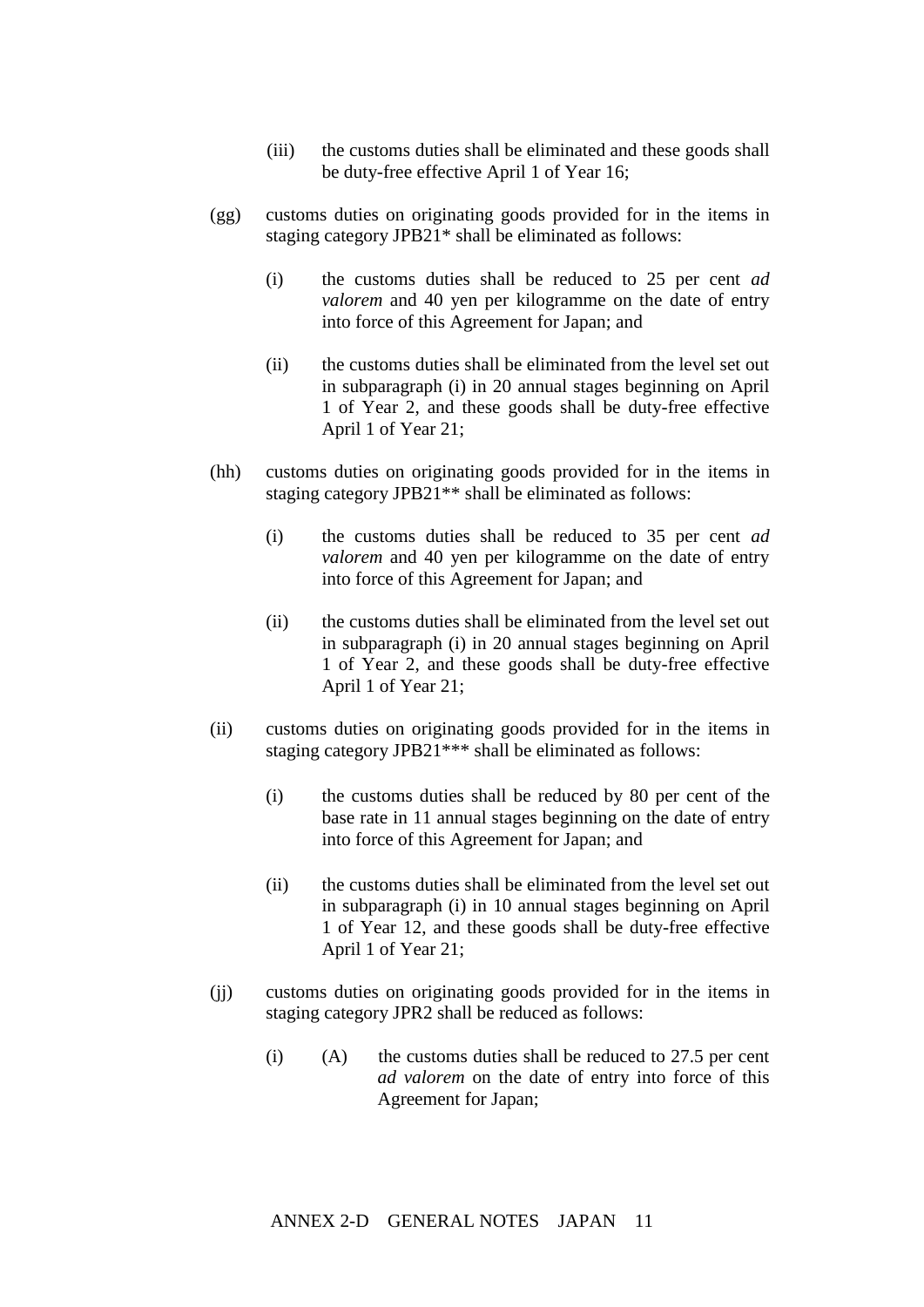- (B) the customs duties shall be reduced to 20 per cent *ad valorem* from the level set out in subparagraph (A) in nine annual stages beginning on April 1 of Year 2;
- (C) the customs duties shall be reduced to 9 per cent *ad valorem* from the level set out in subparagraph (B) in six annual stages beginning on April 1 of Year 11; and
- (D) the customs duties shall remain at 9 per cent *ad valorem* from Year 16; and
- (ii) notwithstanding subparagraph (i), if the customs duties on the originating goods as defined in subparagraph (o) of Article 1.2 of the Agreement between Japan and Australia for an Economic Partnership (JAEPA), which are classified under headings 02.01 and 02.02 under the JAEPA, are less than those set out in subparagraph (i) under this Agreement at any time, the former rate shall apply to the originating goods provided for in the items in staging category JPR2 under this Agreement;
- (kk) customs duties on originating goods provided for in the items in staging category JPR3 shall be reduced as follows:
	- (i) the customs duties shall be reduced to 39 per cent *ad valorem* on the date of entry into force of this Agreement for Japan;
	- (ii) the customs duties shall be reduced to 20 per cent *ad valorem* from the level set out in subparagraph (i) in nine annual stages beginning on April 1 of Year 2;
	- (iii) the customs duties shall be reduced to 9 per cent *ad valorem* from the level set out in subparagraph (ii) in six annual stages beginning on April 1 of Year 11; and
	- (iv) the customs duties shall remain at 9 per cent *ad valorem*  from Year 16;
- (ll) customs duties on originating goods provided for in the items in staging category JPR4 shall be the lesser of:
	- (i) the difference between the value of the customs duty per kilogramme and the value per kilogramme obtained by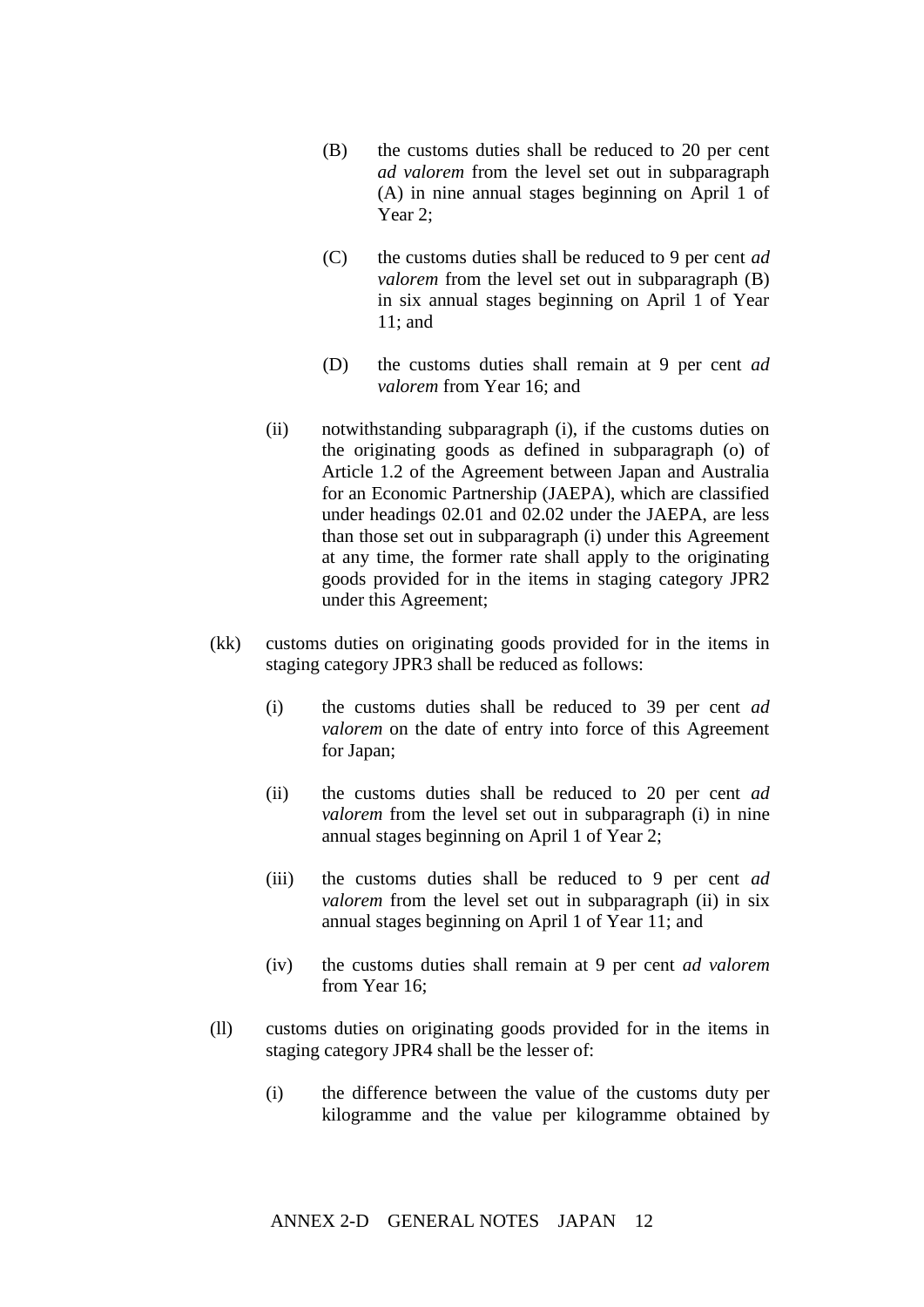multiplying 393 yen per kilogramme by 100 per cent plus the rate set out in Column 3 of the table below; and

| 1              | $\overline{2}$   | 3        |
|----------------|------------------|----------|
| Year           | Value per        | Per cent |
|                | kilogramme (yen) | (% )     |
| 1              | 93.75            | 2.2      |
| $\overline{2}$ | 93.75            | 1.9      |
| 3              | 93.75            | 1.7      |
| 4              | 93.75            | 1.4      |
| 5              | 52.50            | 1.2      |
| 6              | 49.50            | 0.9      |
| 7              | 46.50            | 0.7      |
| 8              | 43.50            | 0.4      |
| 9              | 40.50            | 0.2      |
| 10 and         | 37.50            |          |
| thereafter     |                  |          |

(ii) the value set out in Column 2 of the table below;

- (mm) customs duties on originating goods provided for in the items in staging category JPR5 shall be the lesser of:
	- (i) the difference between the value of the customs duty per kilogramme and the value per kilogramme obtained by multiplying 524 yen per kilogramme by 100 per cent plus the rate set out in Column 3 of the table below; and
	- (ii) the value set out in Column 2 of the table below;

| Year | Value per        | Per cent |
|------|------------------|----------|
|      | kilogramme (yen) |          |
|      |                  |          |
|      |                  |          |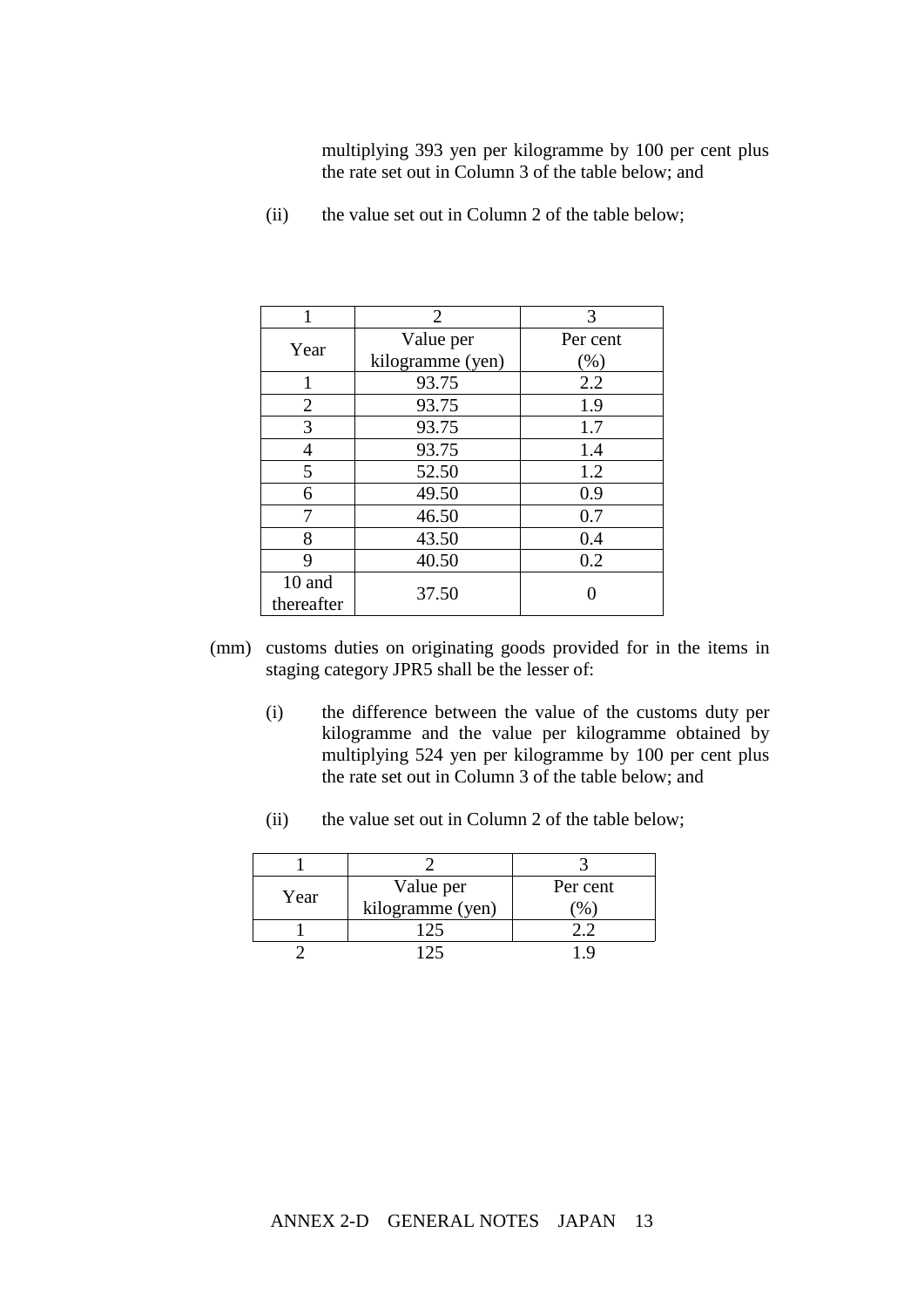- (nn) customs duties on originating goods provided for in the items in staging category JPR6 shall be reduced as follows:
	- (i) the customs duties shall be reduced by 70 per cent of the base rate in six annual stages beginning on the date of entry into force of this Agreement for Japan; and
	- (ii) the customs duties shall remain at the level set out in subparagraph (i) from Year 6;
- (oo) customs duties on originating goods provided for in the items in staging category JPR7 shall be reduced by 10 per cent of the base rate on the date of entry into force of this Agreement for Japan and shall remain at that level thereafter;
- (pp) customs duties on originating goods provided for in the items in staging category JPR8 shall be reduced as follows:
	- (i) the customs duties shall be reduced by 55 per cent of the base rate in six annual stages beginning on the date of entry into force of this Agreement for Japan; and
	- (ii) the customs duties shall remain at the level set out in subparagraph (i) from Year 6;
- (qq) customs duties on originating goods provided for in the items in staging category JPR9 shall be reduced as follows:
	- (i) the customs duties shall be reduced by 50 per cent of the base rate in six annual stages beginning on the date of entry into force of this Agreement for Japan; and
	- (ii) the customs duties shall remain at the level set out in subparagraph (i) from Year 6;
- (rr) customs duties on originating goods provided for in the items in staging category JPR10 shall be reduced as follows:
	- (i) the customs duties shall be reduced by 90 per cent of the base rate in six annual stages beginning on the date of entry into force of this Agreement for Japan; and
	- (ii) the customs duties shall remain at the level set out in subparagraph (i) from Year 6;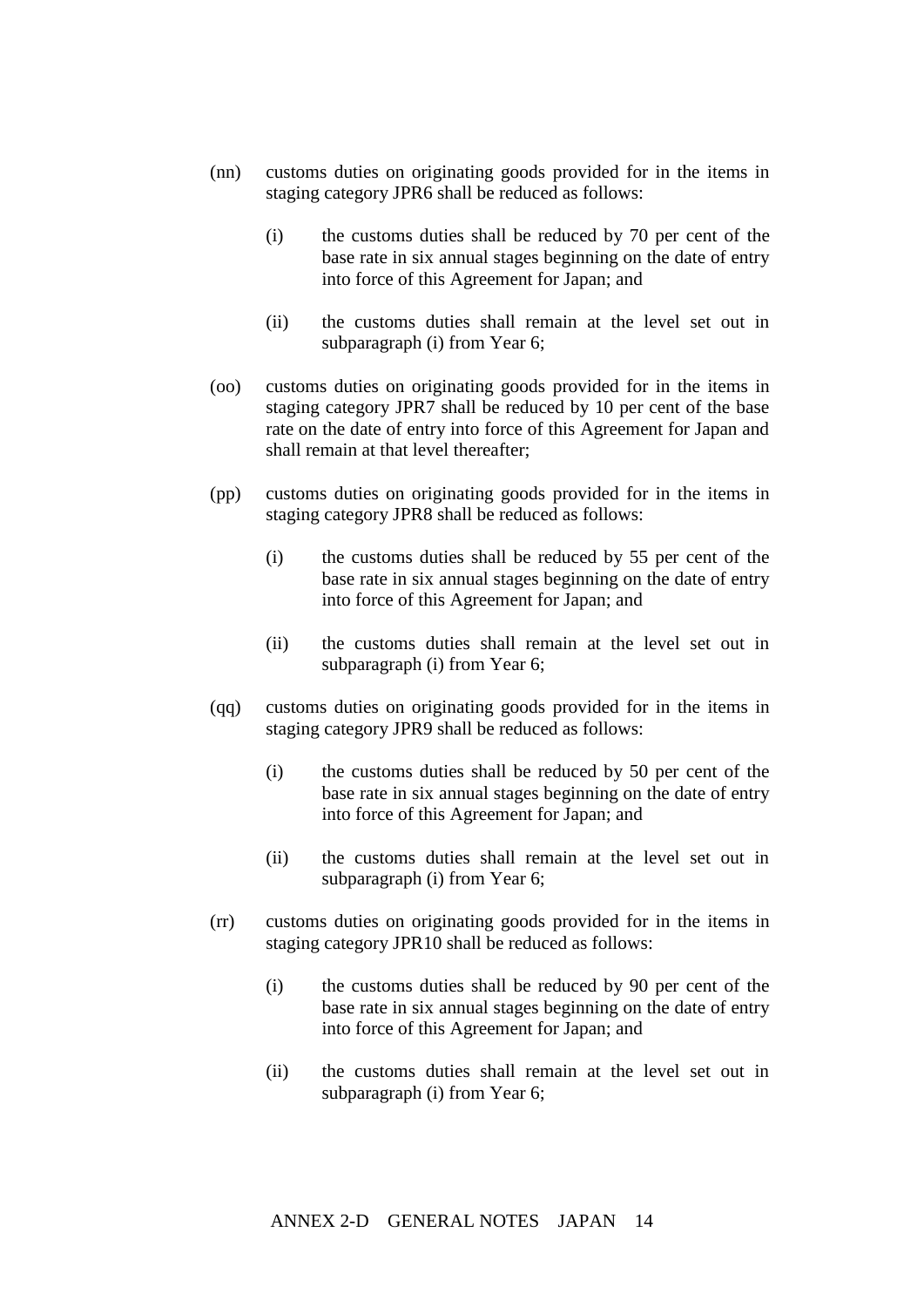- (ss) customs duties on originating goods provided for in the items in staging category JPR11 shall be reduced as follows:
	- (i) the customs duties shall be reduced by 72 per cent of the base rate in six annual stages beginning on the date of entry into force of this Agreement for Japan; and
	- (ii) the customs duties shall remain at the level set out in subparagraph (i) from Year 6;
- (tt) customs duties on originating goods provided for in the items in staging category JPR12 shall be reduced as follows:
	- (i) the customs duties shall be reduced by 75 per cent of the base rate in six annual stages beginning on the date of entry into force of this Agreement for Japan; and
	- (ii) the customs duties shall remain at the level set out in subparagraph (i) from Year 6;
- (uu) customs duties on originating goods provided for in the items in staging category JPR13 shall be reduced as follows:
	- (i) the customs duties shall be reduced by 50 per cent of the base rate in 11 annual stages beginning on the date of entry into force of this Agreement for Japan; and
	- (ii) the customs duties shall remain at the level set out in subparagraph (i) from Year 11;
- (vv) customs duties on originating goods provided for in the items in staging category JPR14 shall be reduced by 15 per cent of the base rate on the date of entry into force of this Agreement for Japan and shall remain at that level thereafter;
- (ww) customs duties on originating goods provided for in the items in staging category JPR15 shall be reduced by 25 per cent of the base rate on the date of entry into force of this Agreement for Japan and shall remain at that level thereafter;
- (xx) customs duties on originating goods provided for in the items in staging category JPR16 shall be reduced as follows:
	- (i) the customs duties shall be reduced by 15 per cent of the base rate in six annual stages beginning on the date of entry into force of this Agreement for Japan; and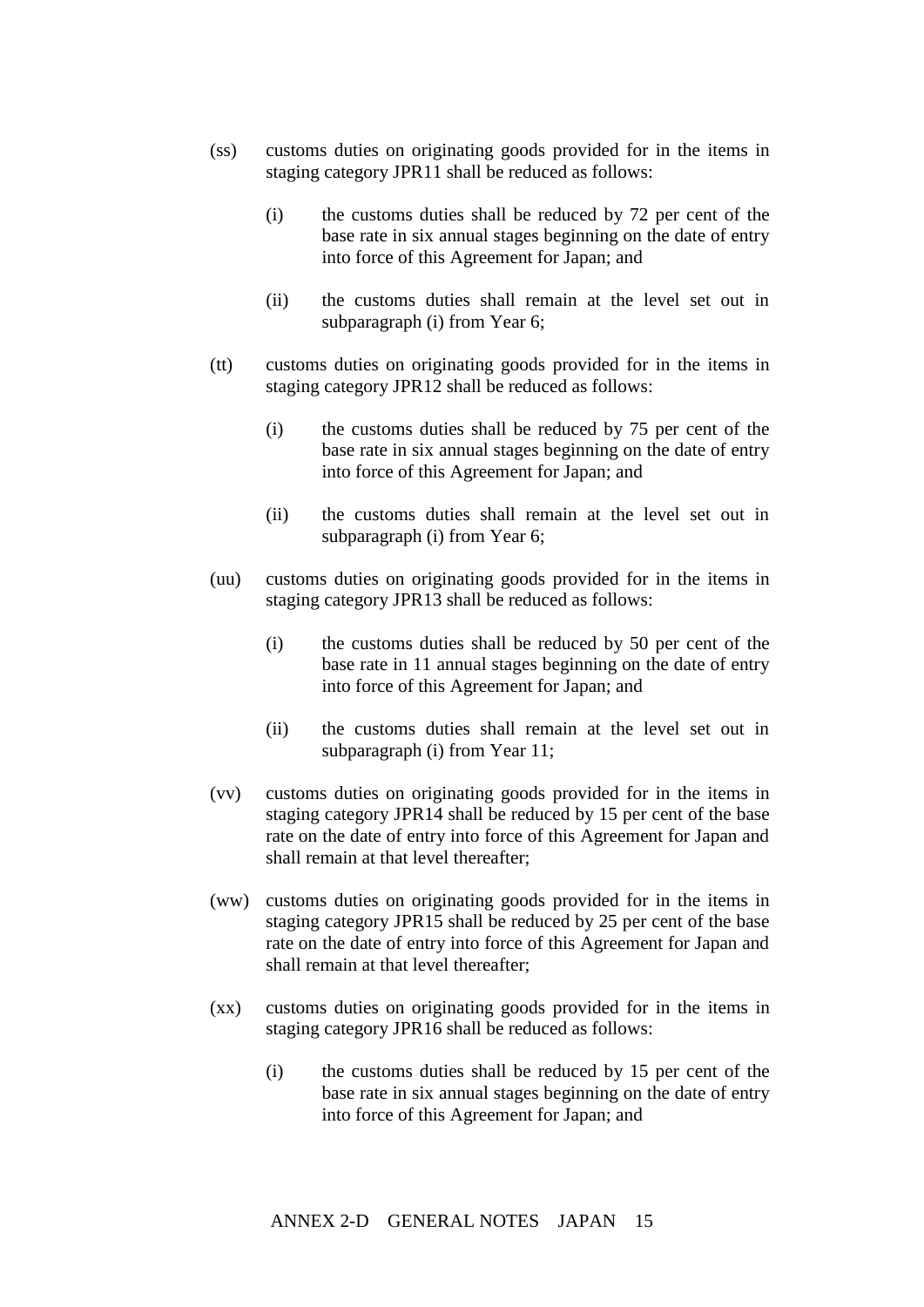(ii) the customs duties shall remain at the level set out in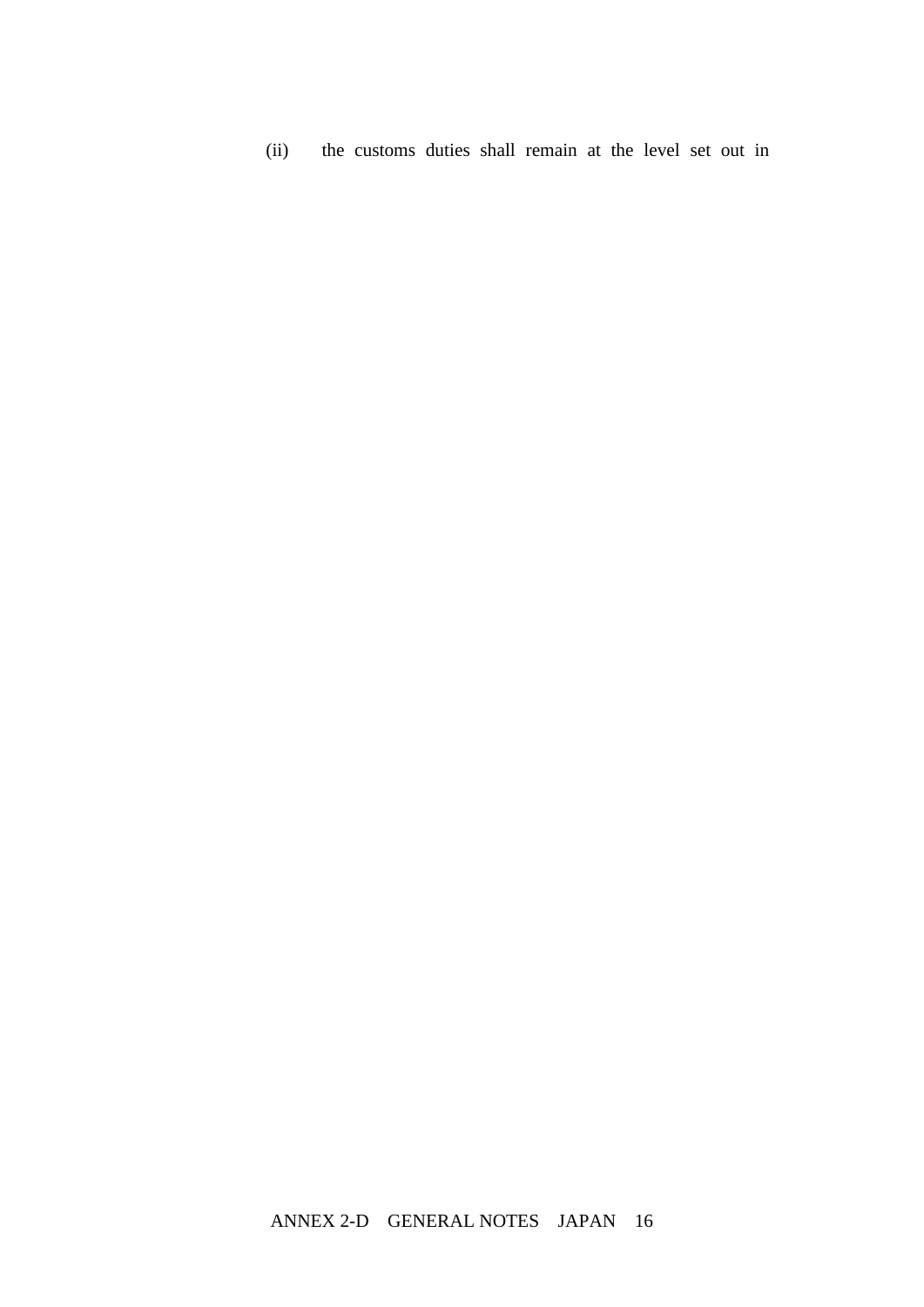- (ddd) customs duties on originating goods provided for in the items in staging category JPR22 shall be reduced as follows:
	- (i) the customs duties shall be reduced by 60 per cent of the base rate in six annual stages beginning on the date of entry into force of this Agreement for Japan; and
	- (ii) the customs duties shall remain at the level set out in subparagraph (i) from Year 6;
- (eee) customs duties on originating goods provided for in the items in staging category JPR23 shall be reduced as follows:
	- (i) the customs duties shall be reduced by 63 per cent of the base rate in six annual stages beginning on the date of entry into force of this Agreement for Japan; and
	- (ii) the customs duties shall remain at the level set out in subparagraph (i) from Year 6;
- (fff) customs duties on originating goods provided for in the items in staging category JPR24 shall be reduced as follows:
	- (i) the customs duties shall be reduced by 66.6 per cent of the base rate in six annual stages beginning on the date of entry into force of this Agreement for Japan; and
	- (ii) the customs duties shall remain at the level set out in subparagraph (i) from Year 6;
- (ggg) customs duties on originating goods provided for in the items in staging category JPR25 shall be reduced as follows:
	- (i) the customs duties shall be reduced by 67 per cent of the base rate in six annual stages beginning on the date of entry into force of this Agreement for Japan; and
	- (ii) the customs duties shall remain at the level set out in subparagraph (i) from Year 6;
- (hhh) for originating goods provided for in the items in staging category JPM1, which are subject to quotas under the WTO Agreement, the maximum amount that Japan may add to the amount paid for these goods when setting the minimum selling price (maximum import mark-up to set the minimum selling price) shall be as follows: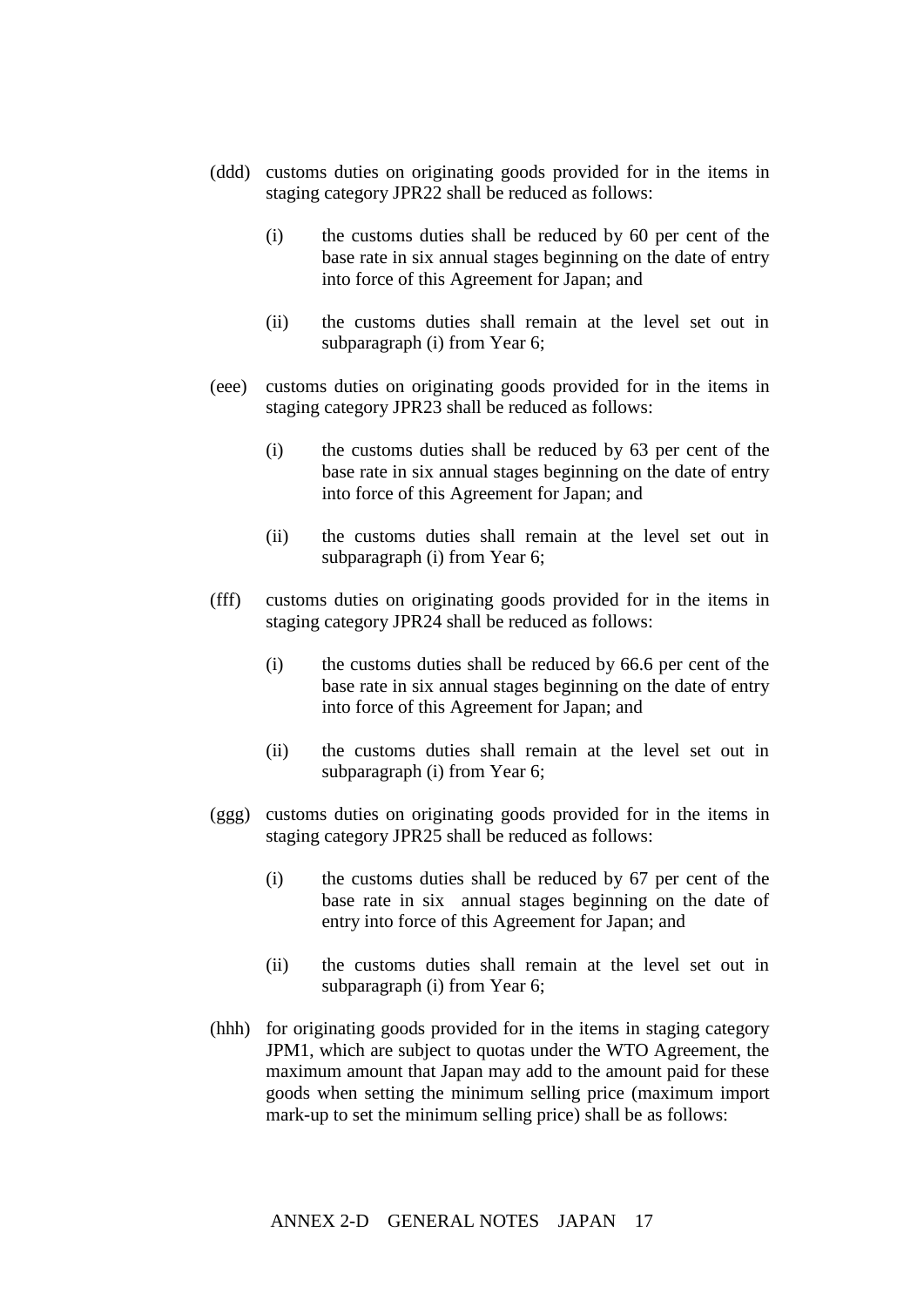- (i) 16.2 yen per kilogramme for Year 1;
- (ii) 15.3 yen per kilogramme for Year 2;
- (iii) 14.5 yen per kilogramme for Year 3;
- (iv) 13.6 yen per kilogramme for Year 4;
- (v) 12.8 yen per kilogramme for Year 5;
- (vi) 11.9 yen per kilogramme for Year 6;
- (vii) 11.1 yen per kilogramme for Year 7;
- (viii) 10.2 yen per kilogramme for Year 8; and
- (ix) 9.4 yen per kilogramme for Year 9 and for each subsequent year;
- (iii) for originating goods provided for in the items in staging category JPM2, which are subject to quotas under the WTO Agreement, the maximum import mark-up to set the minimum selling price shall be as follows:
	- (i) 7.6 yen per kilogramme for Year 1;
	- (ii) 7.2 yen per kilogramme for Year 2;
	- (iii) 6.8 yen per kilogramme for Year 3;
	- (iv) 6.4 yen per kilogramme for Year 4;
	- (v) 6.0 yen per kilogramme for Year 5;
	- (vi) 5.6 yen per kilogramme for Year 6;
	- (vii) 5.2 yen per kilogramme for Year 7;
	- (viii) 4.8 yen per kilogramme for Year 8; and
	- (ix) 4.4 yen per kilogramme for Year 9 and for each subsequent year;
- (jjj) customs duties on originating goods provided for in the items in staging category TRQ shall be governed by the terms of TRQ applicable to that tariff item, as set out in Appendix A (Tariff Rate Quotas of Japan) to this Schedule; and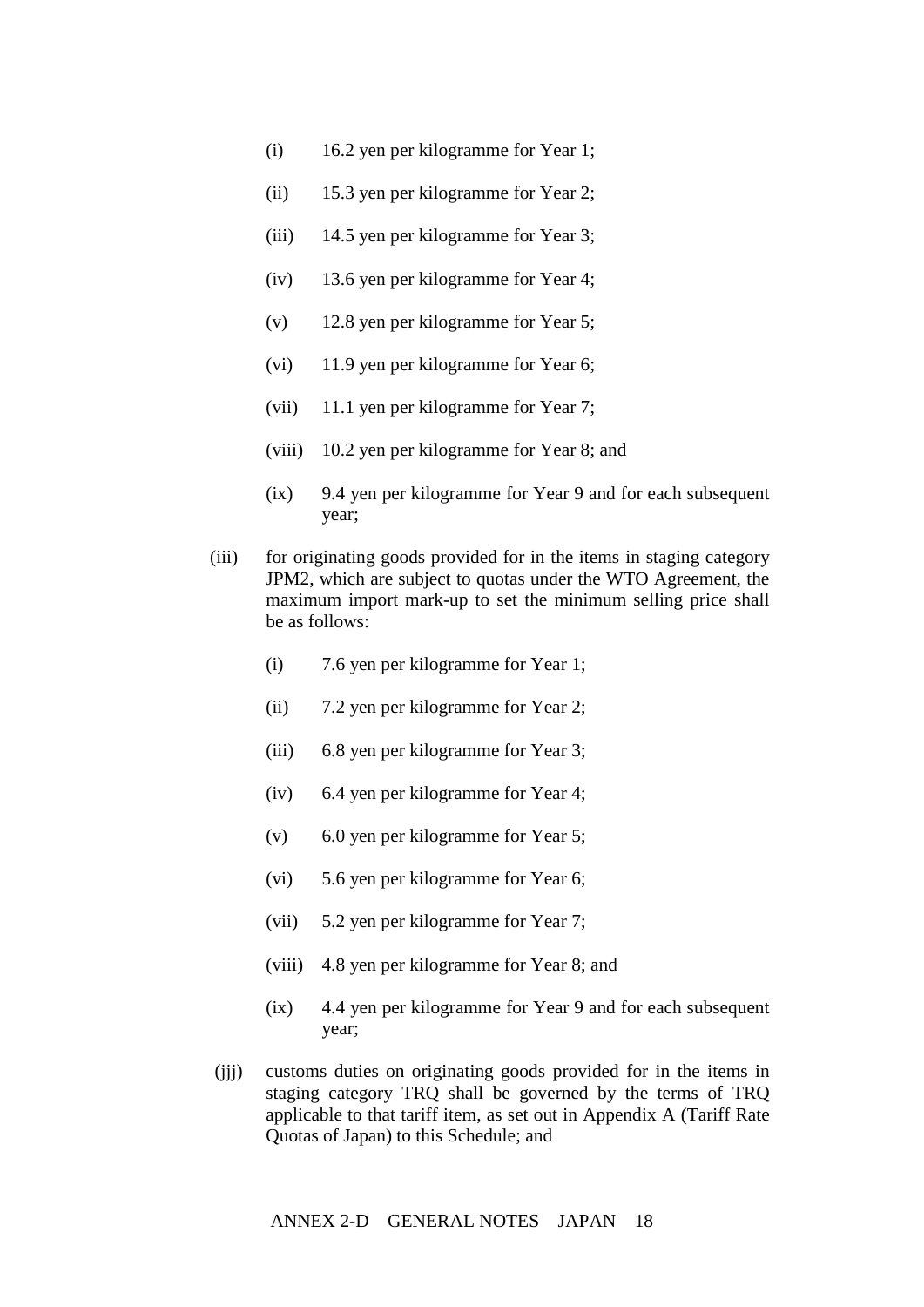(kkk) customs duties on originating goods provided for in the items in staging category MFN shall be at the most-favoured-nation rate of customs duties in effect at the time of import.

5. Originating goods provided for in the items marked with the designation SG-[n] this Schedule shall be subject to the corresponding safeguard measure set out in Appendix B-1 (Agricultural Safeguard Measures) and Appendix B-2 (Forest Good Safeguard Measure) to this Schedule.

6. For the purposes of implementing annual stages of tariff reduction provided for in this Schedule, the following shall apply:

- (a) the reduction for Year 1 shall take place on the date of entry into force of this Agreement for Japan; and
- (b) the subsequent annual reductions shall take place each April 1 thereafter.

7. For the purposes of this Schedule, **year** means, with respect to Year 1, the period from the date of entry into force of this Agreement for Japan until the following March 31 and, with respect to each subsequent Year, the twelve-month period which starts on April 1 of that year.

8. The annual stages referred to in paragraph 4 for the elimination or reduction of customs duties shall be equal, annual stages, except:

- (a) as provided in paragraphs  $3(b)(i)$ ,  $4(a)(ii)$  and  $4(b)(ii)$  of Section A of this Annex; or
- (b) as otherwise provided in paragraph 4.
- 9. (a) Upon request from Australia, Canada, Chile, New Zealand or the United States, Japan and the requesting Party shall consult to the requesting Party regarding treatment of originating goods related to the application of customs duties, tariff rate quotas and safeguards in this Schedule no sooner than seven years after the date of entry into force of this Agreement for Japan and the requesting Party, with a view to increasing market access.
	- (b) Following completion of applicable legal procedures by Japan and another State or customs territory necessary for entry into force of an international agreement, or an amendment thereto, granting preferential market access by Japan to that other State or customs territory, and on request of Australia, Canada, Chile, New Zealand or the United States, Japan and the requesting Party shall consult to